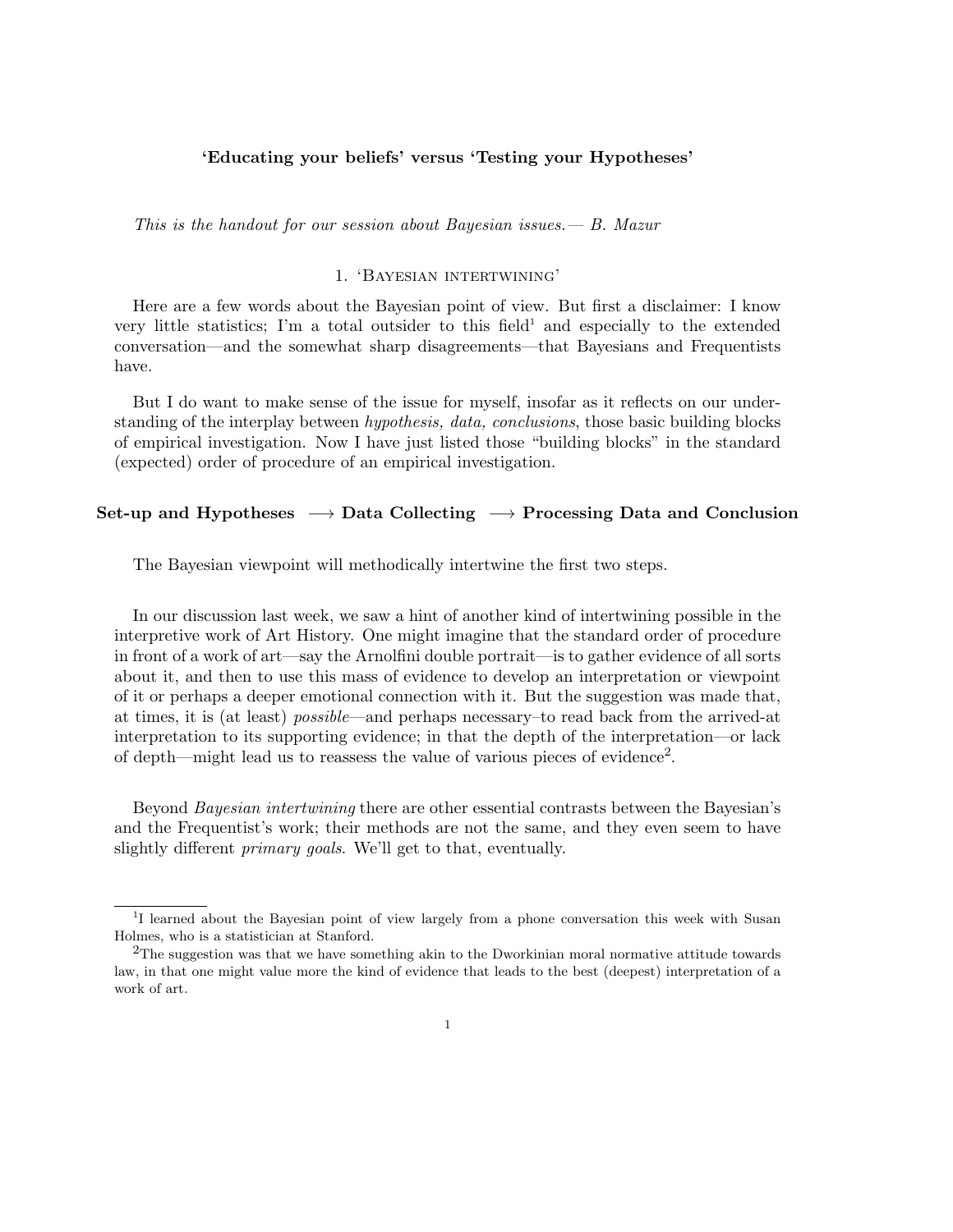### 2. Prior information and the Birthday problem

To introduce ourselves to this 'Bayesian intertwining' (taking as a black box—at least at first—some of the mathematical procedures involved) let's revisit a famous problem: the birthday problem. You have a class of fifth graders in an elementary school. Suppose there are 23 students in the class. What is the probability that two of them have the same birthday? Or, to seem more mathematical, suppose there are n students. What is the answer as a function of  $n$ ?

Here is the simple naive analysis of this problem. We assume, of course, that the probability of anyone having a birthday at any specific day, e.g., April 22, is 1/365 (ignoring the leap year issue). Think of the teacher marking off—successively— on a calendar the birthdays of each student. We are going to gauge the possibility that in his class of  $n$ students there are no two birthdays on the same calendar day. The first student's birthday is duly marked. We can't possibly have a concurrence of birthdays (call it a hit) at this point, there being only one mark. So we can record "1" as the probability that we didn't get a *hit* at least so  $far^3$ .

As for the second student, the probability of him or her not having a birthday on the same day as student  $#1$ —i.e., that there not be a hit— is

$$
1 - \frac{1}{365} = \frac{364}{365}.
$$

Given this situation, and passing to the third student, in order for there not to be a hit, his or her birthday has to avoid two days, so that probability is

$$
1 - \frac{2}{365} = \frac{363}{365}.
$$

Putting the two probabilities together we get that–so far in our count—the probability that there isn't a hit with these three students is

$$
(1-\frac{1}{365})(1-\frac{2}{365})\ \ =\ \ (\frac{364}{365})\cdot(\frac{363}{365}).
$$

Working up (by mathematical induction) the probability that there's no hit, with  $n$ students is then:

$$
(1 - \frac{1}{365})(1 - \frac{2}{365}) \cdots (1 - \frac{n-1}{365}),
$$

<sup>&</sup>lt;sup>3</sup>We are going to write probabilities as numbers between 0 and 1. So if the probability of an event is  $\frac{1}{2}$ that's the same as saying that it is *even odds of it happening or not happening* or that  $50\%$  of the time it happens, or one sometimes simply says that there's is a 50/50 chance of it occurring.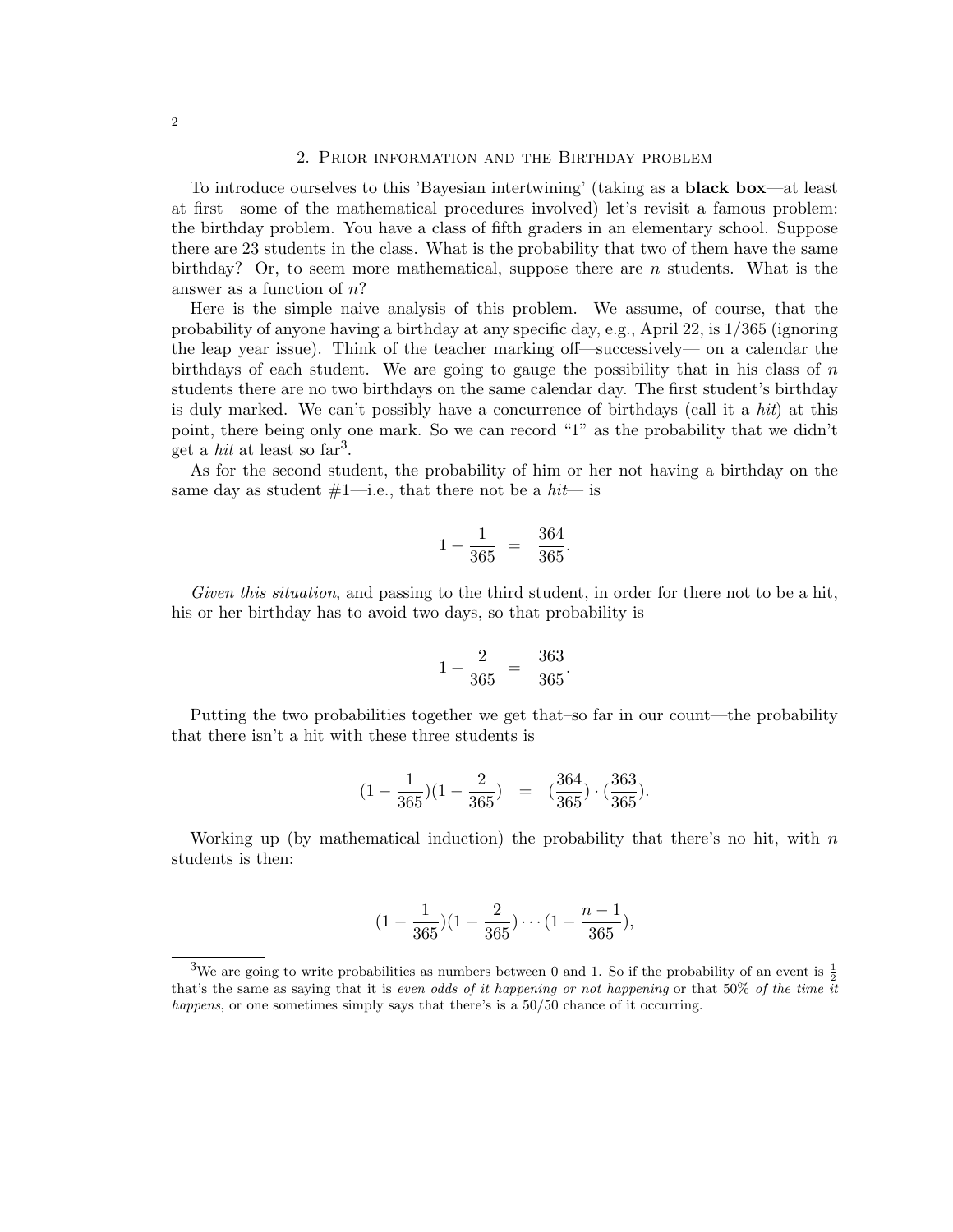which when  $n = 23$  is close to  $\frac{1}{2}$ . That is, for a class of 23 students the chances are 50/50 that there's a concurrence of birthdays—given this analysis.

My Bayesian friend Susan Holmes tells me that she has actually tried this out a number of times in real live classes, and discovered that the odds seem to be much better than 50/50 for 23 students; you even seem to get 50/50 with classes of as low as 16 students.

There is something too naive in the analysis above, says Susan. We should, at least, make the following (initial) correction to our setting-up of the problem. We said above:

We assume, of course, that the probability of anyone having a birthday at any specific day, e.g., April 22, is 1/365

We actually know stuff about the structure of our problem that we haven't really registered in making that assumption.

For example, it is a class of fifth-graders so, chances are, they were all (or mostly) born in the same year. In particular, the years of their birth all (or mostly) had the same weekends and weekdays. In the era of possible c-sections and induced births—given that doctors and hospital staff would prefer to work on weekdays rather than weekends—one might imagine that the probability of being born on a weekday is somewhat skewed. We also know more that might make us think that fixing 1/365 at the rate is too naive.

Perhaps then, instead of sticking to the probability  $p = 1/365$  per day hypothesis, allow a bit of freedom and a priori allow that there are different probabilities

$$
p_1,p_2,p_3,\cdots,p_{365}
$$

for each day of the year<sup>4</sup>, about which we can make very very rough guesses. But let us not write this in stone yet. Make a mildly educated guess of these  $p_i$ ; e.g., if "i" is a weekend, then  $p_i$  is slightly less than  $1/365$ ; if a weekday, slightly more. This initial guess we'll call a **Prior**. From the prior we can deduce—essentially as we did above with the "1/365"—all the expected odds and whatever statistics one wants. But we have hardly gotten our best answer!

For, we now consider whatever Data we've actually accumulated by sampling classes of sixth-graders. What the Bayesians have developed is a somewhat uniform way of actually it using the accumulated data to "correct" the prior, so that it is more in tune with the data. This corrected-prior is called (naturally) the Posterior.

The movement here is as follows:

Prior 
$$
\xrightarrow{\text{Data}}
$$
 Posterior.

In this protocol, the Data enjoys a slight augmentation of its principal role: no matter what else it will be used for, it will be used to educate the Prior!

<sup>4</sup> these summing to 1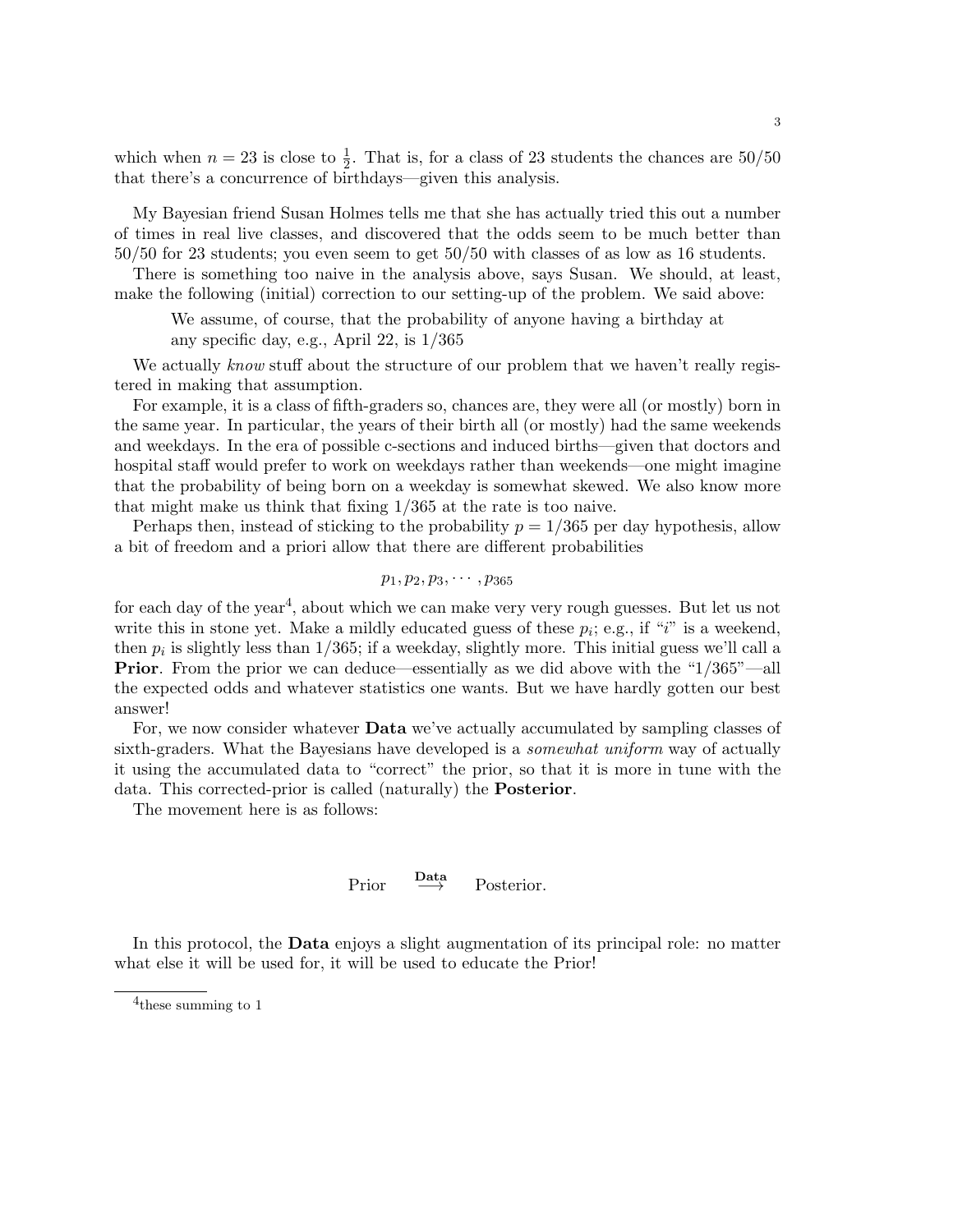Starting anew with this Posterior as if it were a more educated-guess than the original Prior we can deduce—essentially as we did above with the "constant 1/365" or the prior **Prior** —all the expected odds and whatever statistics one wants.

This is a preliminary move in the Bayesian direction, but we aren't quite there yet. Another–and better–way of viewing this move (reflecting our most up-to-date version of belief about the set-up) is that the initial values

$$
p_1,p_2,p_3,\cdots,p_{365}
$$

should not be taken as hard unchangeable numbers but rather are to be viewed as "random variables" in their own right, and subject to their own distribution, which we are bent on determining, given enough **Data**. The grand function of the data is to educate the prior.

The black box—so far—is that I have not yet said anything about the mathematical procedure Bayesians use to feed back (as an afterburner) information obtained by the Data into the prior assumptions, in order to effect the "education" of these prior assumptions and thereby produce the Posterior. For the moment—in this discussion—it is more important for me simply to say that *whatever this procedure is* it is, in fact, a *predetermined procedure*.

#### 3. Predesignation versus the self-corrective nature of inductive reasoning

Now you might well worry that this Bayesian ploy is like curve-fitting various hypotheses<sup>5</sup> to the data—a kind of hypothesis-fishing expedition, if you want. You keep changing the entire format of the problem, based on accumulating data. The Bayesians have, as I understand it, a claim: that any two 'reasonable' priors, when "corrected" by enough data will give very close posteriors. That is, the initial rough-hewn nature of the prior will iron out with enough data. Their motto:

Enough data swamps the prior.

I've been playing around with another formulation of that motto:

Any data-set is, in fact, a 'data point' giving us information about the probability distribution of priors.

In contrast, there is a motto that captures the sentiment of a Frequentist:

 $^{5}I$  want to use the word *hypothesis* loosely, for the moment; that is, the way we generally use the word; and not in the specific manner that statisticians use it.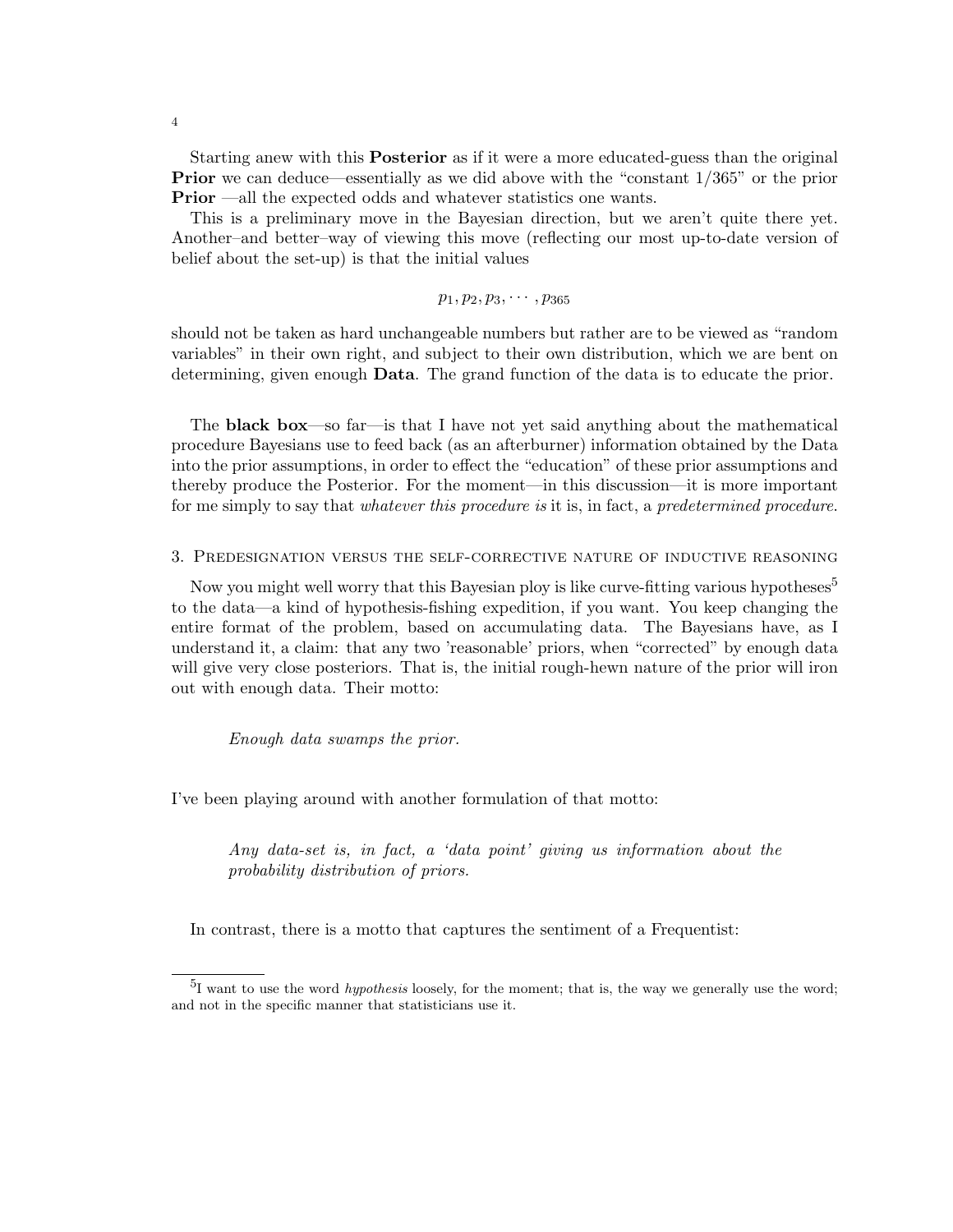Fix hypotheses. This determines a probability distribution to be expected in the data. Compute data. If your hypotheses are good, in the limit the data should conform to that probability distribution.

About the above, one of the early great theorizers in this subject (and specifically regarding probability, randomness, and the law of large numbers) was Jacob Bernoulli. He also was a theologian preaching a specifically Swiss version of Calvinism. You see the problem here! There is a strict vein of *predetermined* destiny or fatalism in his theology, someone who is the father of the theory of randomness. How does he reconcile these two opposites? Elegantly, is the answer! He concludes<sup>6</sup> his treatise *Ars Conjectandi*, commenting on his law of large numbers, this way:

Whence at last this remarkable result is seen to follow, that if the observations of all events were continued for the whole of eternity (with the probability finally transformed into perfect certainty) then everything in the world would be observed to happen in fixed ratios and with a constant law of alternation. Thus in even the most accidental and fortuitous we would be bound to acknowledge a certain quasi necessity and, so to speak, fatality. I do not know whether or not Plato already wished to assert this result in his dogma of the universal return of things to their former positions [apokatastasis], in which he predicted that after the unrolling of innumerable centuries everything would return to its original state.

Apokatastasis is a theological term, referring to a return to a state before the fall (of Adam and  $Eve)^7$ .

At this point we might connect the above discussion with C.S. Peirce's 1883 paper " A Theory of Probable Inference" as mentioned in the Len O'Neill reading. O'Neill points out the fundamental distinction that Peirce makes between statistical deduction and statistical induction the first being thought of as reasoning from an entire population to a sample, and the second being reasoning from sample to population. As O'Neill says: in the first it is a matter of long run frequency (i.e, the Frequentist's motto) whereas the second is related to a Peircean conception of the self-corrective nature of inductive reasoning (and this sounds like the Bayesian protocol).

 $6$  It is, in fact, the conclusion of the *posthumously* published treatise (1713) but it isn't clear to me whether or not he had meant to keep working on the manuscript.

<sup>&</sup>lt;sup>7</sup>In the class discussion, Noah suggested that Calvinists might be perfectly at home with random processes leading to firm limiting fatalism, in that the fates of souls—in Calvinist dogma—are randomly assigned and not according to any of their virtues; i.e., to misquote someone else: "goodness had nothing to do with it."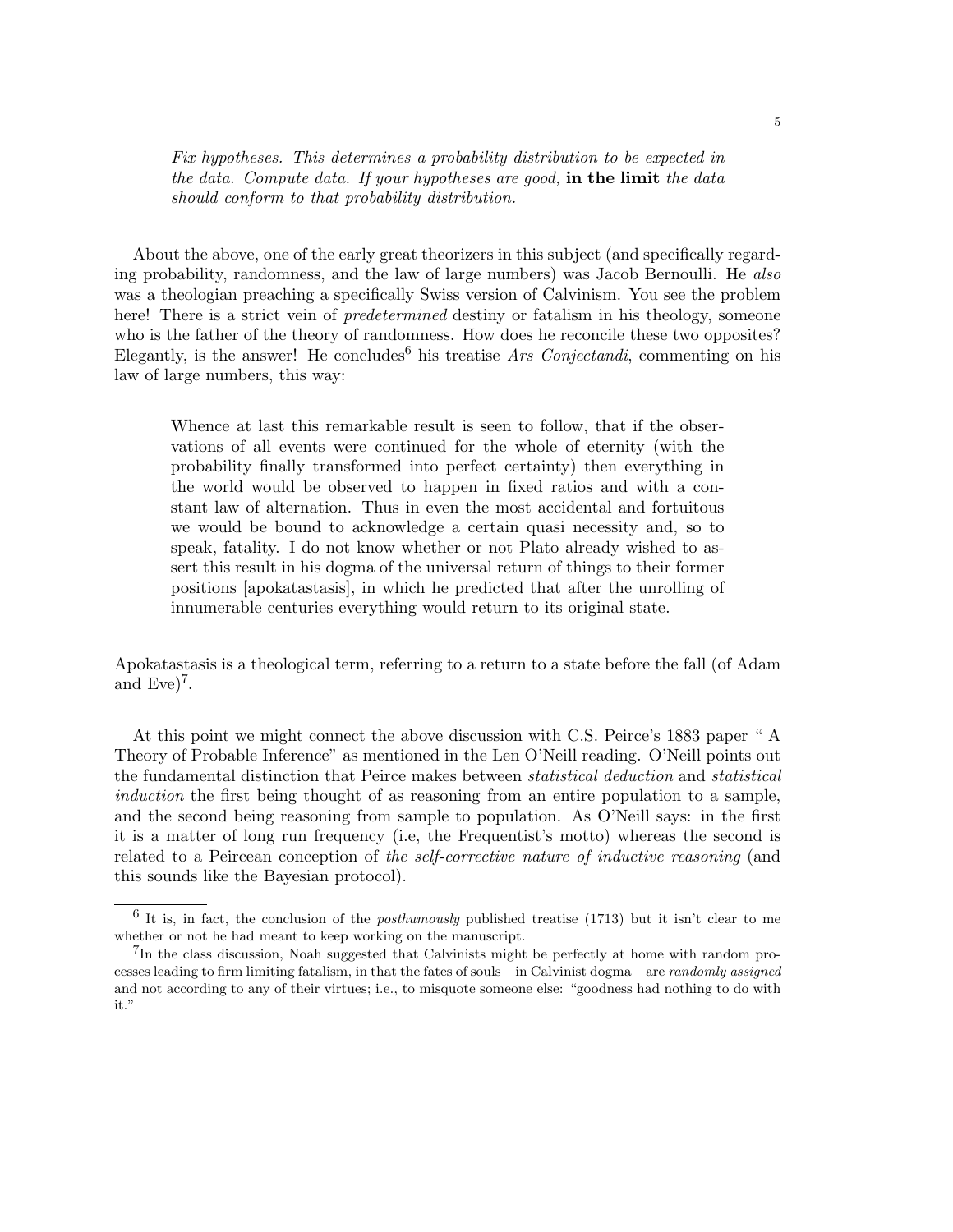Peirce dwells on the issue of predesignation in the Frequentist's context (i.e., you fix a model and then collect evidence for or against it; you don't start changing the model midstream in view of the incoming evidence). There is a curious type of meta-predesignation in the Bayesian context, in that the manner in which you change the model, given incoming evidence, is pre-designated. We'll take a brief look at this.

### 4. Priors as 'Meta-probabilities'

Suppose you are a cancer specialist studying a specific kind of cancer and want to know if there is a gender difference: do more men than women get this type of cancer? Or more women than men?

Now suppose I asked you (cancer specialist) to make some kind of guess—when considering groups of people that get this cancer—about the proportion of men-to-women that get it. You might tabulate this as a probability  $P$  that a random choice of person in this group is male. So  $P$  is a number between 0 and 1. You might actually give me a number if you are very confident, but more likely, for a spread of possible values of P, you'll give me an estimate of greater or lesser levels of confidence you have that this  $P$  is indeed the sought-for-probability. Taking the question I asked more systematically, you might interpret it as follows:

As P ranges through all of its possible values, from 0 (no males get it) to 1 (only males get it) tell me (your guess of) the probability that  $P$  is the ratio  $\frac{M}{M+W}$  where M is the number of men and W the number of women in the group? In effect, draw me a graph telling your probability-estimate for each of the  $P$ 's in the range between 0 and 1.

Your initial guess, and initial graph, is the Prior (I privately call it the meta-probability). It will be educated by the data accumulating.

Let's imagine that you say "I have no idea! This probability  $P$  could–as far as I know– equally likely be any number between 0 and 1." If so, and if you had to draw a graph illustrating this noncommittal view, you'd draw the graph of a horizontal line over the interval [0, 1]. Or, you might have some reason to believe that P is close to  $1/2$  but no really firm reason to believe this and you might have no idea whether gender differences enter at all. Then the graph describing your sense of the likelihood of the values of P would be humped symmetrically about  $P = 1/2$ . Or if you are essentially certain that it is  $1/2$ you might draw it to be symmetrically spiked at  $P = 1/2$ .

What you are drawing is–in a sense–a *meta-probability density* since you are giving a portrait of your sense of how probable you think each value between 0 and 1 might be the actual probability-that men-get-this-type-of-cancer. Your portrait is the graph of some probability density function  $f(t)$ .

There are theoretical reasons to suggest, for some such problems, that you would do well to be drawing the graphs of a specific well-known family called **beta-distributions**. These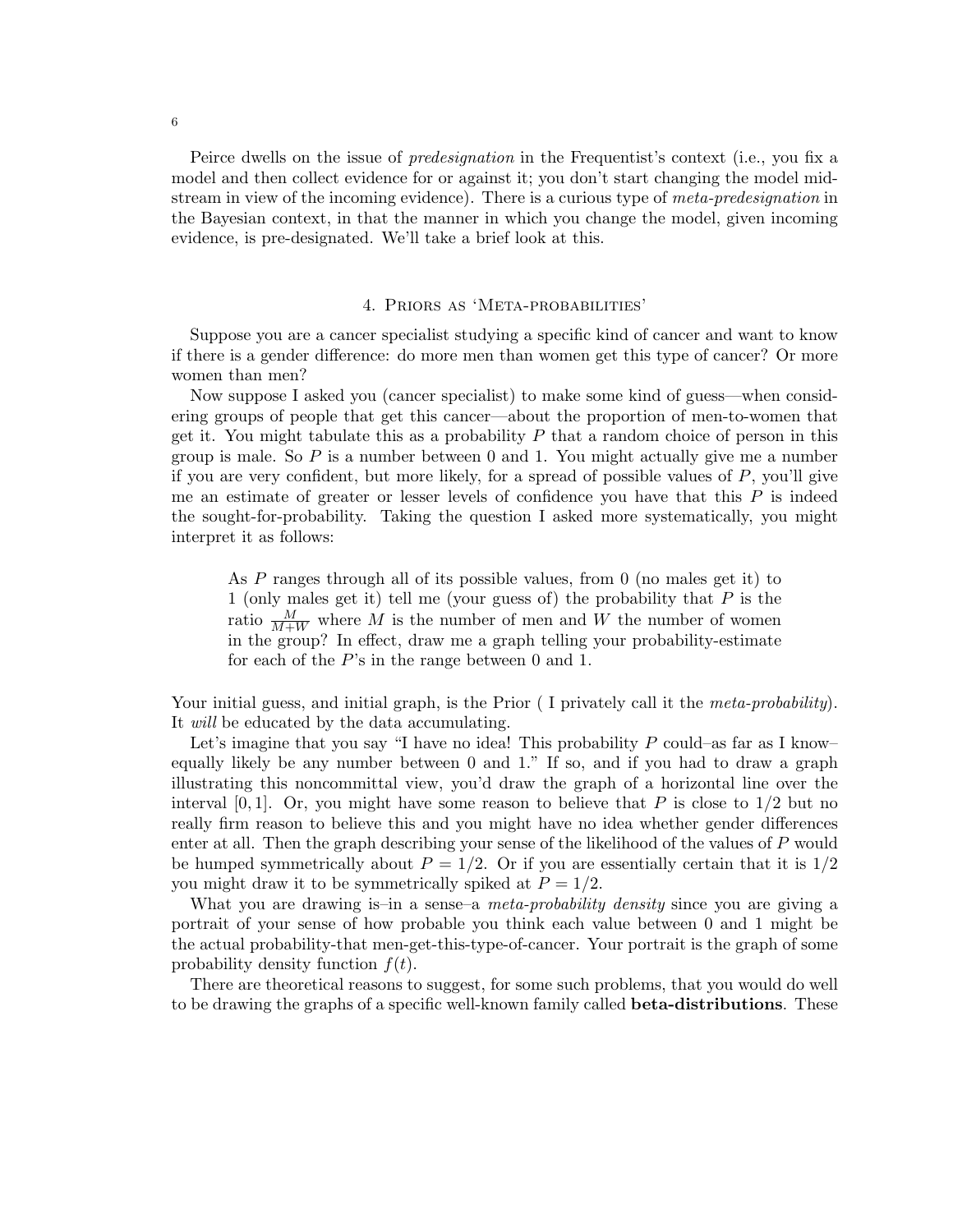beta-distributions come as a two parameter family<sup>8</sup>  $\beta_{a,b}(t)$ . That is, fix any two positive numbers  $a, b$  (these numbers  $a, b$  are called the *shape parameters* of the beta-distribution) and you get such a graph.

Here are some general ground-rules for choosing these  $\beta$ s: shape parameters that are equal give distributions symmetric about 1/2; i.e., you choose such a  $\beta$  if you expect that gender plays no role in the probability of contracting this cancer. Choosing  $a > b$  means that you are skewing things to the left; i.e., you believe that men get this type of cancer less frequently than women; choosing  $b > a$  means the reverse. The larger these parameters, the sharper the peak of the curve; i.e., the more "sure" you are that the probability occurs at the peak.

Choose parameters, say,  $a = 2, b = 5$ ; or, say,  $a = 2, b = 2$  and you have probability distributions  $\beta_{2,5}(t)$ , or  $\beta_{2,2}(t)$ , these being the blue and the magenta graphs in the figure below.

<sup>&</sup>lt;sup>8</sup>These are distributions  $t^{a-1}(1-t)^{b-1}dt$  normalized to have integral equal to 1 over the unit interval.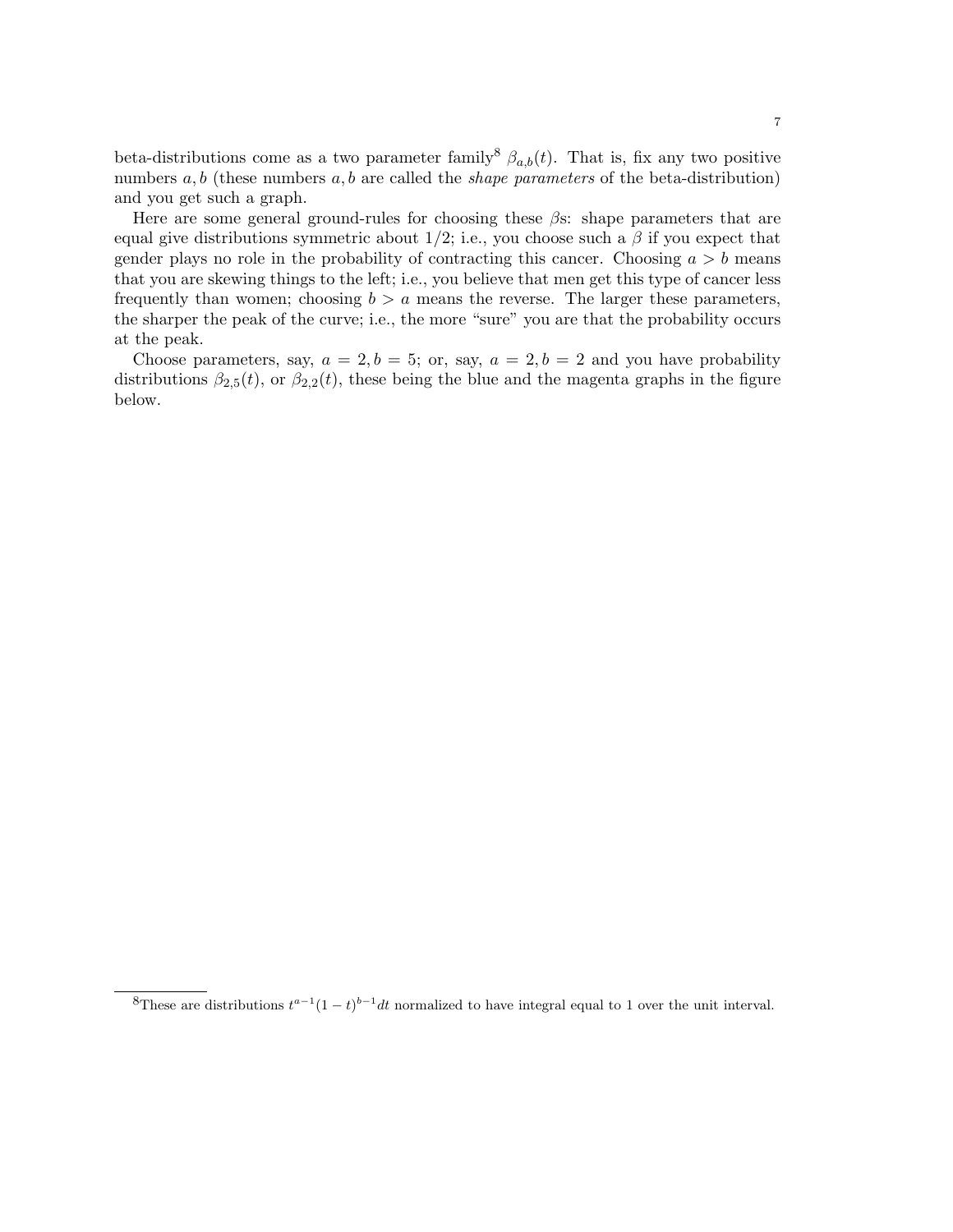

5. Back to our three steps

(1) (Choosing the Prior) Now, Bayesian cancer doctor that you are, when you start doing your statistics, choose a Prior. For this type of question you might do well, as I said, to choose some beta-distribution. If you imagine that there might be a gender bias here, but have no idea in which direction, you might choose one that is symmetric about  $t = 1/2$  (which, as it turns out, means that you'd be taking shape parameters a equal to b). But size up the situation as best as you can, taking into account everything that you think is important to the problem and come up with a choice of a Prior. Let us say that your Prior is  $\beta_{a,b}(t)$ .